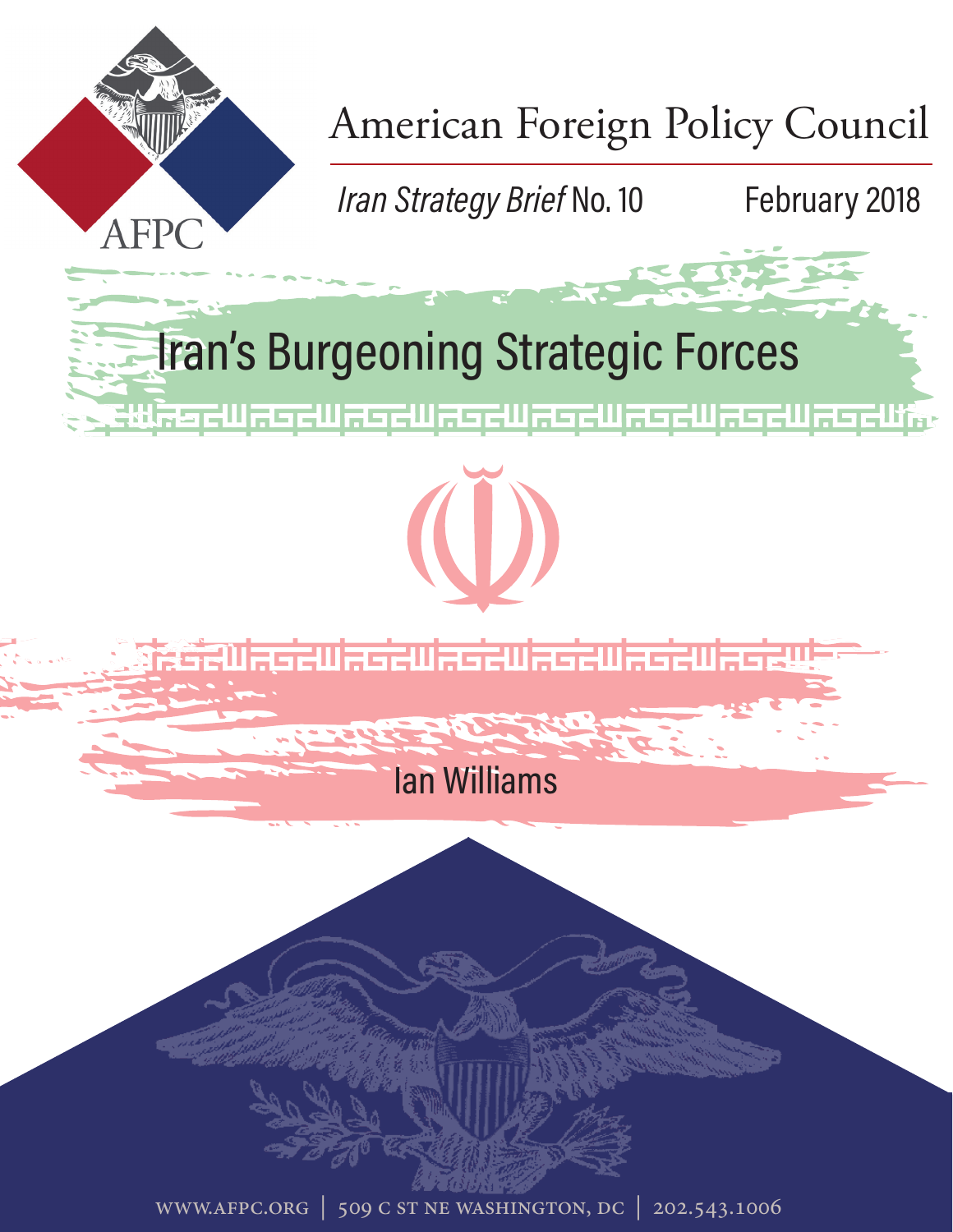



Ilan Berman, Testimony before the House Foreign Affairs Committee Subcommittee on Terrorism, Nonproliferation, and Trade, May 24, 2017, http://docs.house. gov/meetings/FA/ FA18/20170524/106032/ HHRG-115-FA18-Wstate-BermanI-20170524.pdf.

Ian Williams *is an associate fellow at the Center for Strategic & International Studies (CSIS), and associate director of the CSIS Missile Defense Project. A longer version of this study will appear in AFPC's forthcoming book on the changing challenge of Iran, to be published in 2018.* 

Among the Islamic Republic of Iran's central strategic goals are the preservation of its political regime and its ascension to what it views as its rightful place as the regional hegemon of the Middle East. These objectives have put Iran on an adversarial footing with its immediate neighbors, and with much of the international community.

In pursuit of these goals, Iran has invested significantly in the development of its strategic forces, which today includes the region's largest and most diverse arsenal of ballistic missiles, increasingly sophisticated cruise missiles, as well as an array of shorter-ranged anti-ship missiles and air defenses. Iran has also established the technological basis for a nuclear weapons program. This effort has included a blend of overt activities under the auspices of a civilian nuclear energy program, and covert activities aimed at expanding Iran's nuclear weapons potential without international blowback.

The latter effort became the focus of intense international attention following its disclosure in 2003, and of extensive U.S.-led diplomacy under the Obama administration, culminating in the passage of the Joint Comprehensive Plan of Action (JCPOA) in 2015. While many dispute its long-term efficacy, the JCPOA appears to have at least temporarily slowed Iran's advance toward a nuclear weapons capability. No corresponding limitations, however, have been placed upon Iran's strategic delivery systems, including both ballistic and cruise missiles. As a result of Iranian pressure, the issue of ballistic missiles was placed outside of the "scope of work" of the JCPOA, despite the centrality of these capabilities to the delivery of nuclear weapons. Similarly, as a result of the Iran nuclear deal, strong UN Security Council resolutions curtailing Iran's ballistic missile work have been replaced with weaker language that does not clearly prohibit the Islamic Republic's development and testing of ballistic missiles.

This state of affairs has emboldened Iran to continue its missile development programs, which have seen notable advancements over the past several years. In turn, Iran's missile forces, in tandem with other strategic tools, support a complex national security strategy that both enables the projection of power across the region, and imposes costs on adversaries seeking to directly challenge Iran's regime.

# A More Permissive Environment

As experts have noted, the Iran nuclear deal was always "intended to be tactical in nature, focusing on just one aspect of the Iranian regime's rogue behavior: its persistent nuclear ambitions."1 While this focus may have simplified negotiations between Iran and the P5+1 powers (the U.S., UK, France, Russia, China and Germany), even those with the highest hopes for the long-term efficacy of the JCPOA cannot deny that the agreement entirely neglects significant aspects of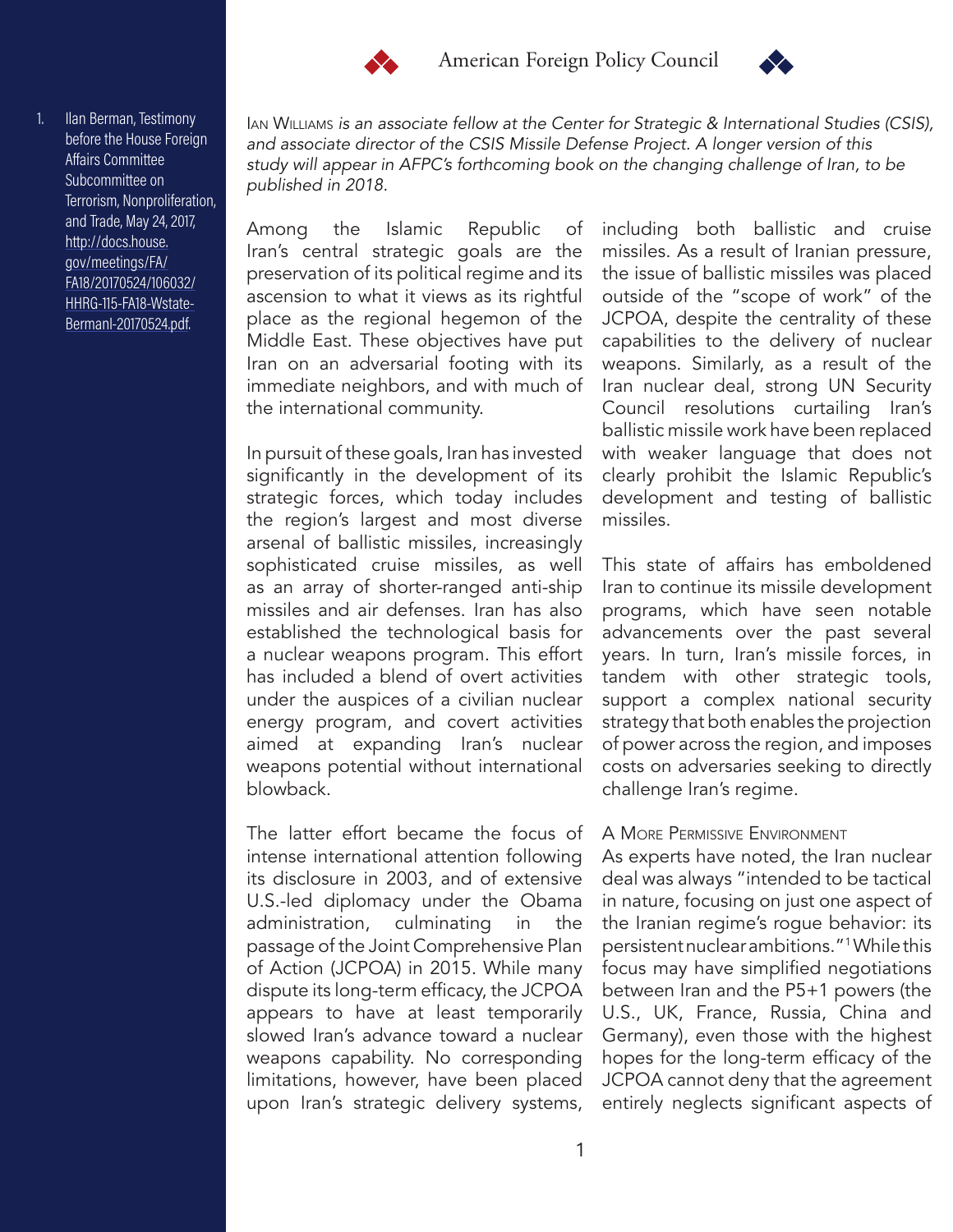



malign Iranian behavior. In fact, mounting evidence suggests that the structure of the nuclear deal, its limitations, and its associated provisions have actually had the opposite of their intended effect, abetting and emboldening Iranian behavior and capabilities that fall outside of the parameters of the JCPOA.

Perhaps the most significant of these is Iran's ballistic and cruise missile development programs. Even without nuclear weapons, these forces give Iran the ability to impose significant costs upon the United States and its regional partners should conflict occur. They also provide Iran with a kind of deterrent cover to pursue its malign activities in the region with less perceived risk of direct military confrontation with the United States, the Gulf Cooperation Council states, and/or Israel. Such a dynamic could easily to lead to strategic miscalculation and conflict.

United Nations Security Council Resolution (UNSCR) 2231 notably only restricts development of those missiles "designed to be capable" of delivering nuclear weapons. The resolution it replaced, UNSCR 1929, was stricter, stating that "Iran shall not undertake any activity related to ballistic missiles capable of delivering nuclear weapons, including launches using ballistic missile technology."2

While the linguistic change may seem slight, a revealing March 2015 press release clearly shows that the shift was not lost on Iran, with the Iranian UN delegation observing that, "Security Council Resolution 2231 does not prohibit legitimate and conventional military activities, nor does international

law disallow them. Iran has never sought to acquire a nuclear weapon and never will in the future, as it fully honours its commitment under the NPT and the JCPOA. Consequently, Iran's missiles are not and could not be designed for delivery of unconventional weapons."3 In effect, Iran has maintained that, because it presumably has no intention to acquire nuclear status, any and all missile-related activities pursued by the regime are therefore legitimate.

The U.S. government does not share this view, however. Administration officials have declared Iran's recent ballistic missile testing and proliferation to be "in defiance" of UNSCR 2231.<sup>4</sup> The U.S. intelligence community has furthermore assessed that—irrespective of Tehran's public denials—Iran's ballistic missiles are "inherently capable of delivering WMD."5

Moreover, while Iran did significantly reduce its missile testing during the period of multilateral negotiations over the JCPOA, it resumed them shortly after the deal was concluded in July 2015. Since then, Iran may have conducted as many as 25 launches of ballistic missiles, cruise missiles, and satellite launch vehicles.<sup>6</sup>

Notably, Iranian officials are eager to avert possible consequences for their ballistic missile work. Thus, in October of 2017, on the heels of the Trump administration's unveiling of a new "comprehensive" Iran strategy designed to, among other things, curtail the ballistic missile threat from Iran, the country's Supreme Leader, Ali Khamenei, unilaterally announced that he would henceforth restrict the range of the country's indigenously-

- 2. United Nations, "Security Council, Resolution 2231 (2015) Adopted by the Security Council at its 7488th meeting, on 20 July 2015," July 20, 2015, http://www. un.org/en/ga/search/ view\_doc.asp?symbol=S/ RES/2231%282015%29.
- 3. Press release by the Permanent Mission of the Islamic Republic of Iran to the United Nations, as cited in Kathleen H. Hicks and Melissa G. Dalton, *Deterring Iran After the Nuclear Deal* (Washington, DC: CSIS, March 2017).
- 4. Secretary of State Rex Tillerson, Remarks at the U.S. Department of State, Washington, DC, April 19, 2017, https://www. state.gov/secretary/ remarks/2017/04/270341. htm.
- 5. Director of National Intelligence Dan Coats, as cited in Adam Kredo, "Intel Report: Iran Refining Nuke Pathway System in Flagrant Violation of Ban," *Washington Free Beacon*, May 12, 2017, http://freebeacon.com/ national-security/intelreport-iran-refining-nukedelivery-system-flagrantviolation-ban/.
- 6. "Iranian Missile Launches: 1988-Present," *Missile Threat*, n.d., https:// missilethreat.csis.org/ iranian-missile-launches-1988-present/.
- 7. Kelsey Davenport, "Iran's Leader Sets Missile Range Limit," *Arms Control Today*,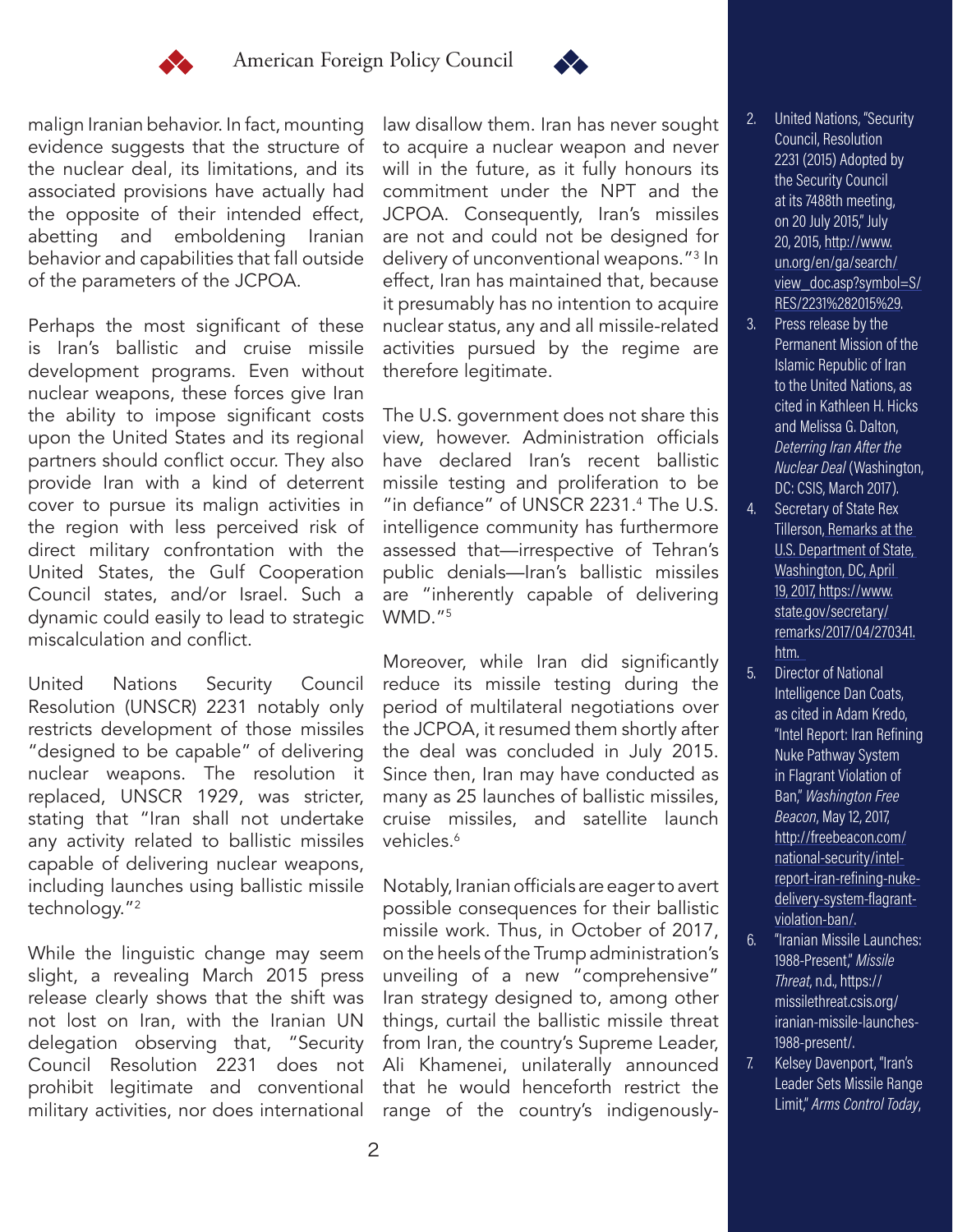



December 2017, https:// www.armscontrol.org/ act/2017-12/news/ iran%E2%80%99sleader-sets-missilerange-limit.

- 8. "Iran to widen missile range 'if threatened by Europe,'" *Al Jazeera* (Doha), November 26, 2017, http:// www.aljazeera. com/news/2017/11/ iran-widen-missilerange-threatenedeurope-171126123011158. html.
- 9. "Shahab-3 Variants," *Missile Threat*, n.d., http://missilethreat.csis. org/missile/shahab-3 variants-emad-ghadr.
- 10. Idrees Ali, "Iran tested medium-range ballistic missile: U.S. official," Reuters, January 30, 2017, https://www. reuters.com/article/ususa-iran-missiles/irantested-medium-rangeballistic-missile-u-sofficial-idUSKBN15E2EZ.
- 11. "Khorramshahr," *Missile Threat*, https:// missilethreat.csis.org/ missile/khorramshahr/.

12. Bilal Y. Saab and Michael Elleman, *Precision Fire: A Strategic Assessment of Iran's Conventional Missile Program* (Washington, DC: Atlantic Council, September 2016), http:// www.atlanticcouncil. org/images/ publications/Precision\_ Fire\_web\_0907.pdf.

produced missiles to 2,000 kilometers.7

This range, however, still permits Iran to strike targets throughout the entire Middle East, as well as in parts of southeastern Europe. Furthermore, because the restriction is self-imposed, there is no way to independently verify Iran's compliance with its own caps. Likewise, the restriction makes no mention of payload weights, significant because the full extent of a missile's maximum range can be masked by testing it with a heavier payload. Finally, Khamenei's declaration is confined to ballistic missiles, with no corresponding commitments from Iran's leadership to limit any other kinds of missiles, such as cruise missiles, air defenses, or anti-ship capabilities.

Indeed, there is nothing to stop the Iranian regime from increasing the range of its missiles is short order should it choose to do so. In fact, Iran's leaders have already threatened to do just that.8 Nor do the self-imposed caps slow the progress that Iran is making in the quantity and quality of its missile forces—particularly in guidance, accuracy and warhead lethality. In short, the Supreme Leader's announcement may make for good diplomacy, but it does little to change the strategic environment facing the U.S. and regional partners. Nor should it be seen as a substitute for formalized and verifiable caps on Iran's ballistic missile program. That program, meanwhile, is evolving substantially.

## Iran's Missile Forces

Iran's currently deployed forces can roughly be divided into two categories: short-to-medium range ballistic and cruise missiles meant to hold at risk

urban areas, civilian infrastructure and potentially larger military installations, and; shorter-range tactical missile systems, such as anti-ship and air defense systems, meant to contest access and control of strategically sensitive areas such the Arabian Gulf and the Strait of Hormuz. These forces and doctrines work in concert to support a cost-imposing strategy against adversaries that confront Iran militarily.

# *Ballistic Missiles*

The backbone of Iran's MRBM fleet is the *Shahab-3* series of ballistic missiles, which is based on the North Korean *No-Dong*. The *Shahab* was first tested in 1998. More recently, Iran has unveiled and tested other *Shahab-3* variants such as the *Ghadr* and *Emad*, which Iran claims have greater accuracy.9 The Shahab-3 and its variants have estimated ranges of between 1,300-2,000 km and are road-mobile. Iran also tested a new kind of liquid fueled medium or intermediate range ballistic missile in January 2017, which Iran has dubbed the *Khorramshahr*. 10 Little is as yet known about this missile, other than that it appears distinct from the *Shahab-3* lineage and may share some characteristics with North Korea's *Musudan* IRBM.11

Iran has also developed a line of twostage, solid-fuel missiles known as the *Sejjil*. The *Sejjil*, however, has not been flight-tested since 2011, and it is unclear whether it has become operational in the intervening years.

While these missiles allow Iran to strike targets as far away as Israel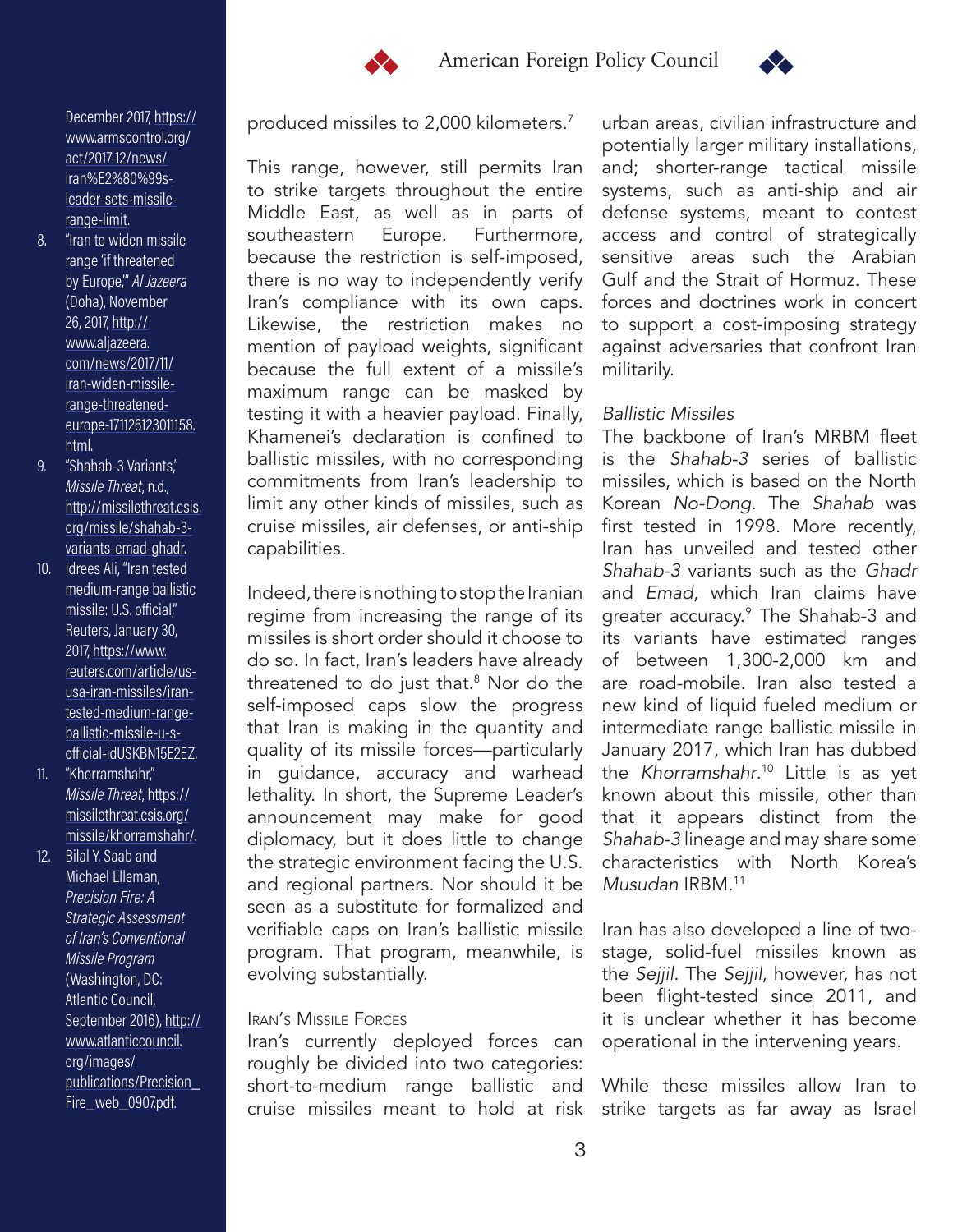



and possibly parts of southeast Europe, they do have several shortcomings that limit their utility. For instance, most are liquid-fueled, and thus require a lengthy fueling process prior to launch. If and when it becomes fully operational, the solid-fueled *Sejjil* would overcome this challenge, shortening launch times from hours to minutes.

Iran's MRBMs also have poor accuracy at present.12 Estimates of the *Shahab-3*'s accuracy go as high as 2.5 km circular error probable (CEP), which would make it suitable only for striking very large targets, such as cities, and quite indiscriminately at that.13 The *Ghadr* and *Emad* variants likely have improved accuracy (between 1-1.5 km CEP), yet both are still far from what would be required to reliably destroy military targets with conventional warheads.14 Quantity may also be a limitation. Estimates of the number of operational Iranian MRBMs average between 30-100 missiles, with only 30-50 accompanying launchers.<sup>15</sup>

Iran's supply of short-range ballistic missiles and rockets, by contrast, is far greater. Iran's SRBMs and rockets include the *Scud*-based *Shahab-1* and *2*, the Fateh-110, the more recently revealed *Qiam-1*, and the *Fajr*. 16 These missiles have estimated ranges of between 200- 500 km, depending on assumptions of payload weight and other technical characteristics.

In the late 1990s, Iran began development of the *Fateh*-family of short-range solid fuel ballistic missiles, which include the *Fateh 110* and newer *Zolfaghar* the latter of which has a range of 700- 800 km, and may be equipped with a

submunition payload.<sup>17</sup> In June 2017, Iran reportedly launched 5-6 *Zolfaghar* missiles against ISIS targets in Syria, purportedly in response to attacks carried out by supporters of the terrorist group in Tehran.<sup>18</sup>

The *Fateh* family also has several antiship variants, including the *Hormuz 1*  and *2*, and the *Khalij Fars*. Iran claims these missiles have ranges of around 300 km, and are equipped with various kinds of more advanced guidance systems such electro-optical and anti-radiation homing terminal seekers.19

# *Cruise Missiles*

In addition to its ballistic missiles, Iran deploys numerous cruise missile systems. Perhaps most well known is its recently acquired *Soumar*, a longrange land attack cruise missile with an estimated range of between 2,000- 3,000 kilometers. This missile is likely based on the Russian *Kh-55*, which Iran acquired from Ukraine in 2001.<sup>20</sup> While some analysts have expressed skepticism about the *Soumar's* reliability and real capabilities, it might be unwise to discount it. If the *Soumar* can perform as advertised, it would give Iran a unique alternative way to execute long-range strikes against adversaries, and its low flight profile would create an additional challenge for regional missile defenses that are currently optimized for ballistic missile defense.

Equally, if not more, strategically significant is Iran's deep cache of antiship cruise missiles (ASCMs). The bulk of Iran's anti-ship missile force is comprised of domestically produced *Ghadir*, *Qader* and *Noor* missiles with ranges of between 120-300 km.<sup>21</sup> This gives Iran

- 13. "Shahab 3," *Missile Threat*, n.d., https://missilethreat.csis.org/ missile/shahab-3/.
- 14. John Chipman et al, *Missile Defence Cooperation in the Gulf* (London: International Institute for Strategic Studies, 2016), 33. 15. Ibid, 27; U.S. Air Force National Air and Space Intelligence Center,

*Ballistic and Cruise Missile Threat* (2013), 14. 16. Ibid.

- 17. Jeremy Binnie, "Iran Claims Zolfaghar Missile Has 700 km Range," IHS Jane's *Defense Weekly*, September 28, 2016, http://www.janes.com/ article/64149/iran-claimszolfaghar-missile-has-700-kmrange.
- 18. Saeed Kamali Dehghan, "Iran targets 'terrorists' in missile strike on ISIS-held Syrian town," *Guardian* (London), June 18, 2017, https://www.theguardian.com/ world/2017/jun/18/iran-targetsterrorists-in-missile-strike-onisis-held-syrian-town.
- *19. Iranian Naval Forces: A Tale of Two Navies* (Office of Naval Intelligence, February 2017), 33, http://www.oni.navy.mil/ Portals/12/Intel%20agencies/ iran/Iran%20022217S. pdf?ver=2017-02-28-082613-220.
- 20. Paul Kerr, "Ukraine Admits Missile Transfers," *Arms Control Today*, May 2005, https://www. armscontrol.org/act/2005\_05/ Ukraine.
- 21. *Iranian Naval Forces: A Tale of Two Navies*, 32.
- 22. Ibid, 33.
- 23. "Iran Said Seeking Russian Cruise Missiles Ahead of Weapons Ban Expiration," *Radio Free Europe/ Radio Liberty*, March 4, 2017, https://www.rferl.org/a/iran-saidseeking-russian-cruise-missiles-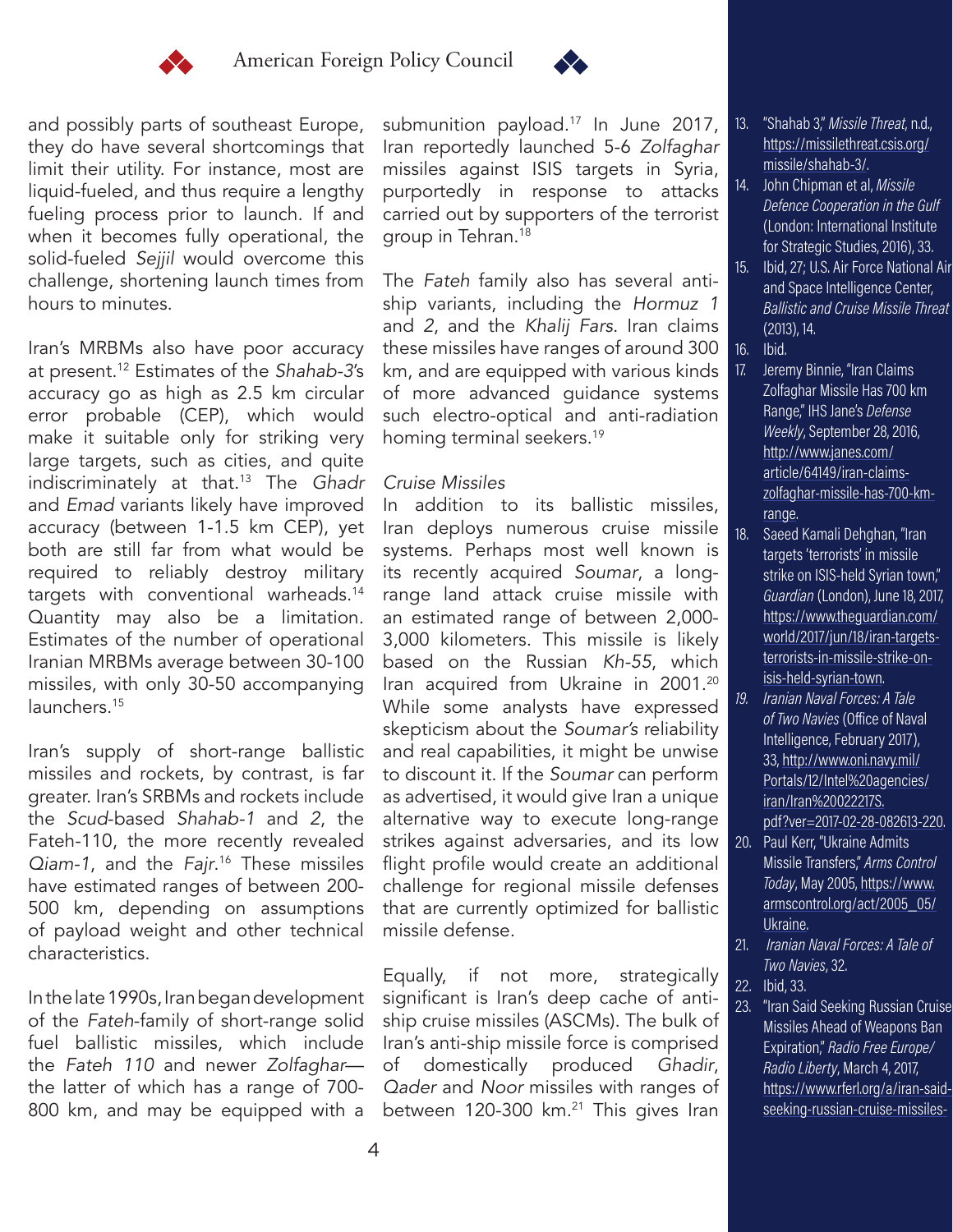



ahead-un-weapons-banexpiration/28349940.html.

- 24. Parisa Hafezi, "Iran deploys Russian-made S-300 missiles at its Fordow nuclear site: TV," Reuters, August 29, 2016, http:// www.reuters.com/article/ us-iran-missiles-fordowidUSKCN1140YD.
- 25. Iran's air defense forces includes variants of the SA-5, SA-6, SA-15 and SA-22, from Russia, the Chinese HQ-2, and a large supply of MIM-23B HAWK interceptors acquired from the United States in the mid-1970s. In the late 1960s and early 1970s, Iran imported significant numbers of Tigercat and Rapier air defenses from Europe, but it is unknown how many of these remain operational. Christopher F. Foss and James C. O'Halloran, IHS Jane's *Land Warfare Platforms: Artillery and Air Defense* (London: IHS Janes, 2016-2017), 939.
- 26. Sharif Sokkary, "A United States Marine's View of the Artesh and IRBC," Middle East Institute, November 15, 2011, http://www.mei. edu/content/unitedstates-marines-viewartesh-and-irgc.
- 27. Hossein Aryan, "The Artesh: Iran's Marginalized and Under-Armed Conventional Military," *Middle East Institute Viewpoints*, November 2011, 49, http://www.mei. edu/sites/default/files/ publications/2011.11.The%20 Artesh%20Full%20PDF.pdf.

maritime strike capabilities across the whole of the Arabian Gulf from landbased positions along its coast. But as with its other missile systems, Iran is not sitting still. According to the Office of Naval Intelligence, "Iranian [Coastal Defense Cruise Missiles] continue to evolve in all categories including, range, speed, flight profile, autonomy, seeker, and destructiveness."22

Reports also indicate that Iran is seeking to import more advanced ASCMs such as the Russian *Yakhont* system.<sup>23</sup> Such an acquisition would further bolster Iran's ability to threaten U.S. and GCC naval forces in the Persian Gulf, and could even be used to strike other coastal and sea-based installations such as oil rigs and desalination plants.

# *Air Defenses*

Improving its air defenses has been another priority by which Iran's regime has sought to support its cost-imposing deterrence posture. Russia completed its first deliveries of the *S-300* air defense systems to Iran in May 2016, after the JCPOA lifted the long-running arms embargo levied on Iran's acquisition of certain kinds of weapons systems. Iran promptly deployed these units to defend its Fordow uranium enrichment facility.<sup>24</sup> These imported systems are being integrated with Iran's indigenously produced *Bhavar-373* air defense system, which bears a striking resemblance to the *S-300*. Iran also possesses other air defense systems, mainly older Russian and Chinese models, as well as antiquated U.S. systems acquired during the days of the Shah.<sup>25</sup>

But despite its diversity of systems, the bulk of Iran's air defenses are obsolete,

very short-range, and lower tier, and likely vulnerable to electronic warfare such as jamming. Iran's sheer size and mountainous terrain furthermore provide a key advantage to an aerial attacker, as these natural elements limit the line of sight for Iranian radars.<sup>26</sup> As such, Iran must concentrate its air defense around a few key strategic points and likely targets, such as command and control centers in Tehran, its nuclear infrastructure, and its strategic missile bases.27 This leaves many of its land and naval forces vulnerable to U.S. and GCC air power.

As Iran becomes less and less resource constrained, it will likely be able to thicken its air defenses with more sophisticated technology through imports, augmented by domestically produced systems. Russia's rapid delivery of the sophisticated *S-300* upon the conclusion of the JCPOA may prove merely a preview of things to come. Should this bear out, a military option against Iran's nuclear facilities may become more complicated and costly as time progresses.

# **SHARING THE WEALTH**

By raising the threshold for external attacks on the regime, Iran has made itself more and more insulated, thereby empowering the continuation of its regional subversive activities via its terrorist proxies and its clerical army, the Islamic Revolutionary Guard Corps (IRGC). The export of rockets and missiles, meanwhile, provides a means to empower the Iranian regime's proxies and partners, including Hamas in the Palestinian Territories, Hezbollah in Lebanon, the Assad regime in Syria, and Houthi rebels in Yemen.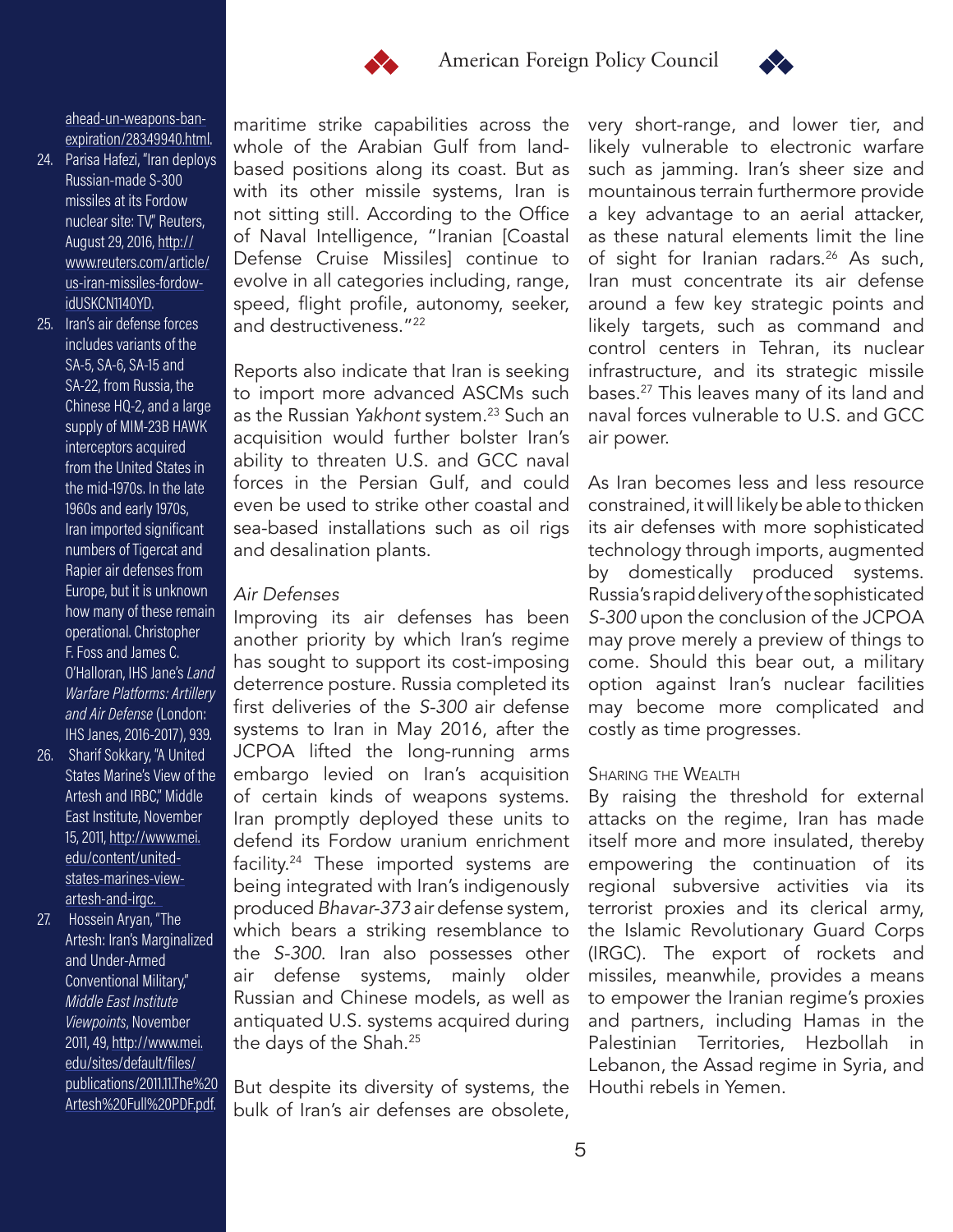



# **IRANIAN MISSILE LAUNCHES**



Iran has become adept at proliferating these weapons to its proxies via sophisticated smuggling operations, as well as by establishing local missile and rocket production and assembly facilities. This proliferation not only increases the lethality of these groups, but also gives Iran strategic influence over them. Iran can then use these groups, particularly Hezbollah, to horizontally escalate a conflict, adding yet another layer to Iran's cost-imposing strategy.

Developments in the accuracy of Iranian missiles and rockets may also portend challenges ahead for regional missile defenses. Advances in missile technology tend to begin in Iran's larger ballistic missile systems, and trickle

down to its shorter-range rocket exports. Should the rockets possessed by groups such as Hamas or Hezbollah become more accurate, it could spell trouble for defensive systems like Israel's *Iron Dome*, which currently needs only to engage a minority of rockets fired into Israel. Should the accuracy of those rockets improve, *Iron Dome* capacity could come under serious strain.

Iran's missile and rocket proliferation can also be plainly seen in the current conflict in Yemen. While most of the Iranianorigin missiles deployed by Yemen's Houthi rebels have been intercepted by GCC air and missile defense forces, Houthi militants have been able to attack several ships at sea with Iranian

- 28. "Interactive: The Missile War in Yemen," *Missile Threat*, n.d., https://missilethreat.csis.org/ missile-war-yemen/.
- 29. "Qiam-1," *Missile Threat*, n.d., https://missilethreat.csis.org/ missile/qiam-1/.
- 30. "Yemen's Houthi group says fires missile toward Abu Dhabi nuclear reactor," Reuters, December 3, 2017, https:// www.reuters.com/article/ yemen-security-emirates/ update-1-yemens-houthigroup-says-fires-missiletoward-abu-dhabi-nuclearreactor-idUSL8N1O3065.
- 31. Michelle Nichols, "U.N. says missiles fired at Saudi Arabia have 'common origin,'" Reuters, December 9, 2017, https://www.reuters.com/ article/us-yemen-securityun/u-n-says-missiles-fired-atsaudi-arabia-have-commonorigin-idUSKBN1E30QU.
- 32. Vice Admiral J.D. Syring. USN, Statement before the House Armed Services Committee Subcommittee on Strategic Forces, June 7, 2017, https://www.mda.mil/ global/documents/pdf/FY18\_ WrittenStatement\_HASC\_SFS. PDF.
- 33. Eric Edelman, Statement before the Senate Armed Services Committee, August 5, 2015, https://www. armed-services.senate.gov/ hearings/15-08-04-the-jointcomprehensive-plan-ofaction-jcpoa-and-the-militarybalance-in-the-middle-east.